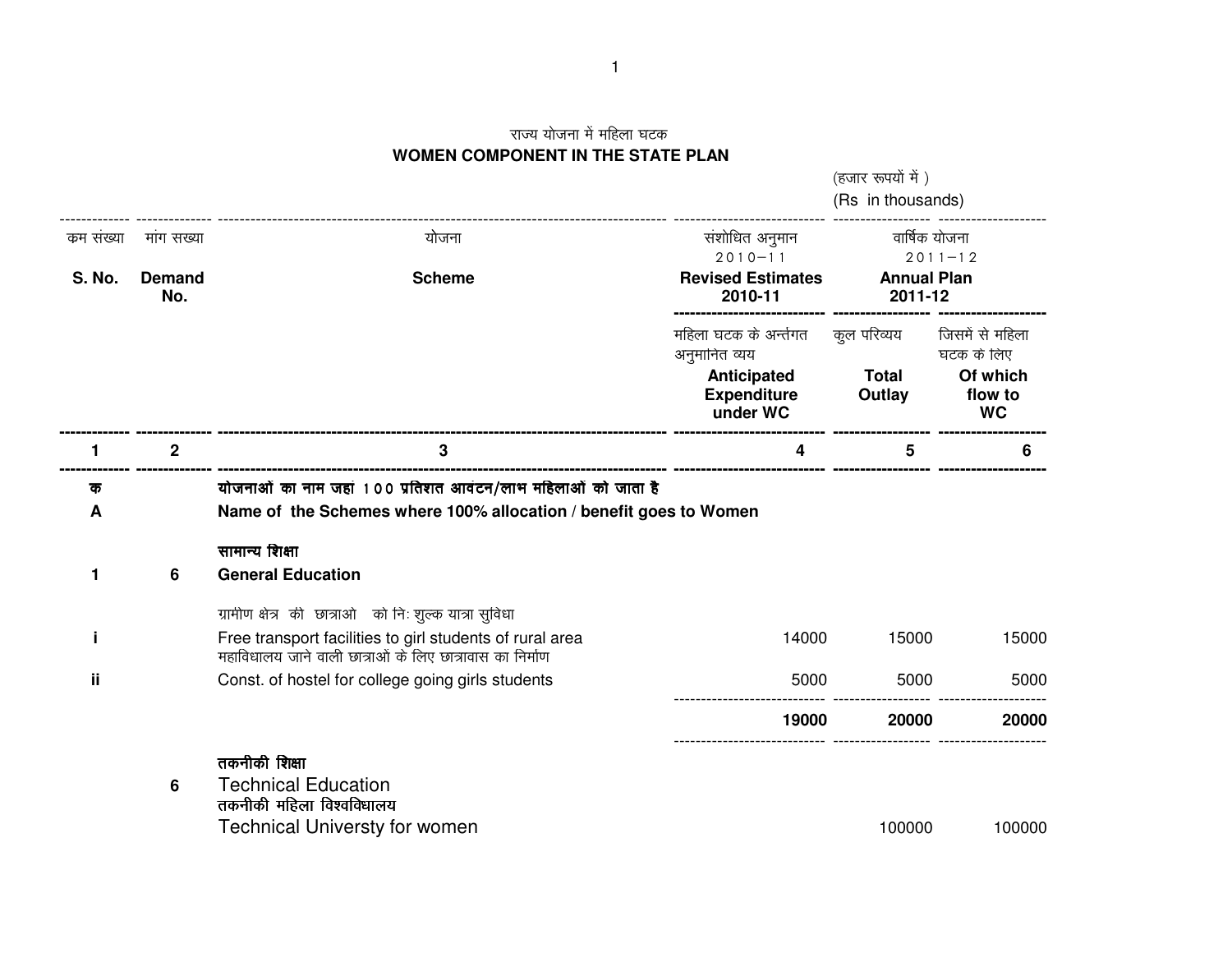*(हजार रूपयों में)* (Rs in thousands)------------- -------------- ----------------------------------------------------------------------------------- ---------------------------- ------------------ ------------------- *dze la[;k ekax l[;k ;kstuk la'kksf/kr vuqeku okf"kZd ;kstuk 2010&11 2011&12***Annual Plan S. No.Demand** Scheme **Revised Estimates Annual Plannual Plannual Plannual Plannual Plannual Plannual Plannual Plannual Plannual Plannual Plannual Plannual Plannual Plannual Plannual Plannual Plannual Plannual Plannual Plannual Plannual Plannua No. 2010-11 2011-12---------------------------- ------------------ --------------------** *महिला घटक के अ*र्न्तगत *कुल परिव्यय* जिसमें से महिला अनुमानित व्यय *्धटक के लिए*<br>Of whic **AnticipatedOf which**<br>flow to **ExpenditureOutlay WC under WCC** WC **------------- -------------- ----------------------------------------------------------------------------------- ---------------------------- ------------------ -------------------- 1 <sup>2</sup> 3 4 5 6 ------------- -------------- ----------------------------------------------------------------------------------- ---------------------------- ------------------ --------------------** ---------------------------------------------------------------------TOTAL **<sup>100000</sup> <sup>100000</sup>** --------------------------------------------------------------------- *LokLF; lsok;sa funs'kky;* **<sup>7</sup> Directorate of Health Services 2***ज*च्चा बच्चा अस्पताल नसीर पुर i Mother & Child Hospital Nasirpur **i**r 157000 157000 157000 157000 157000 157000 157000 157000 157000 157000 157000 157000 157000 157000 157000 157 *Raiked* va प्रसूति अस्पताल काती नगर **ii** Health cum Maternity Hospital Kanti Nagar 37000 39000 39000--------- *tksM+* ---------------------------- ------------------ -------------------- **TOTAL<sup>194500</sup> <sup>196000</sup> <sup>196000</sup>**

----------------------------

------------------ --------------------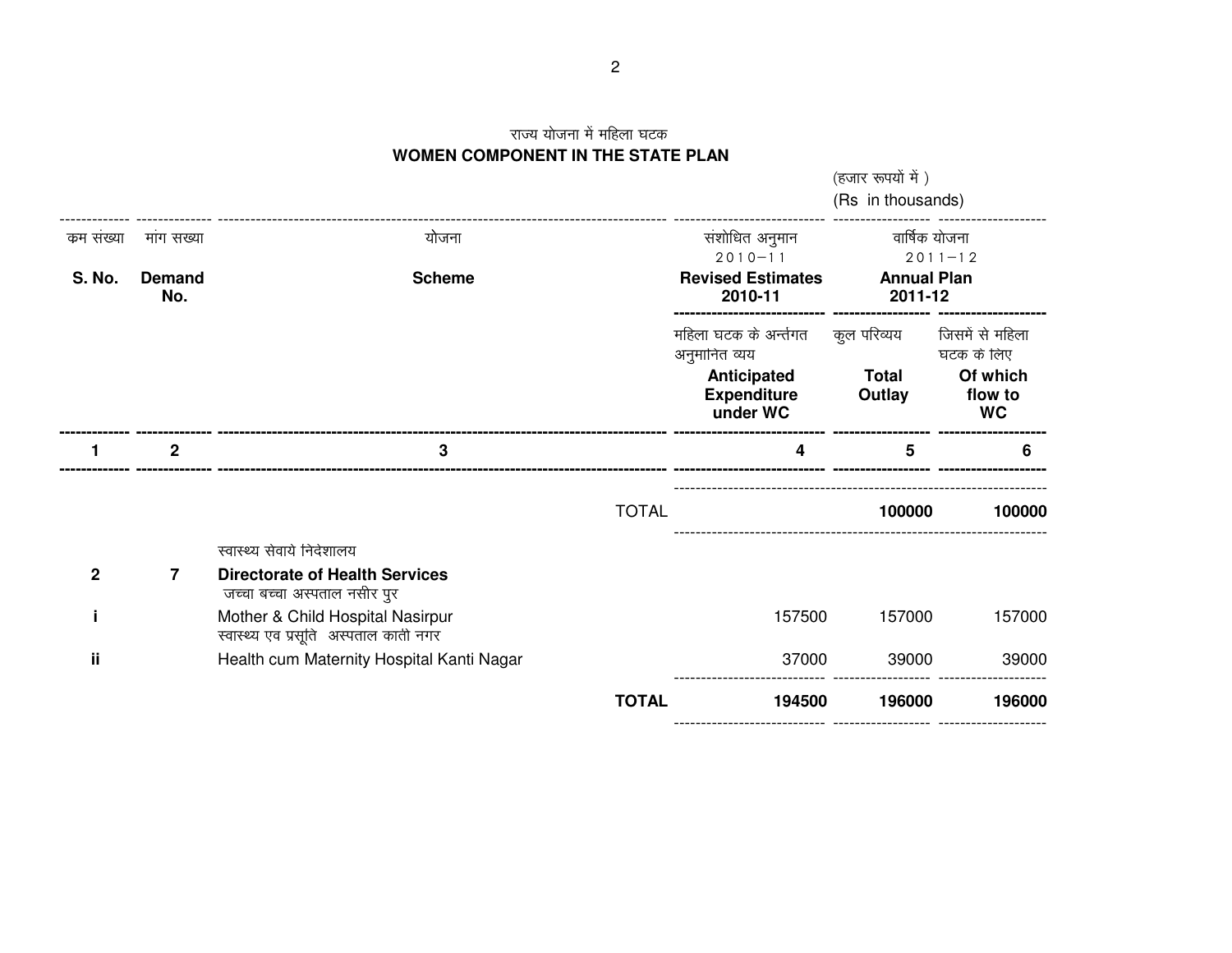*(हजार रूपयों में)* (Rs in thousands)\_\_\_\_\_\_\_\_\_\_\_\_\_\_\_\_\_\_\_\_\_ ------------- -------------- ----------------------------------------------------------------------------------- ---------------------------- ------------------ ------------------- *dze la[;k ekax l[;k ;kstuk la'kksf/kr vuqeku okf"kZd ;kstuk 2010&11 2011&12***Annual Plan S. No.Demand** Scheme **Revised Estimates Annual Plannual Plannual Plannual Plannual Plannual Plannual Plannual Plannual Plannual Plannual Plannual Plannual Plannual Plannual Plannual Plannual Plannual Plannual Plannual Plannual Plannual Plannua No. 2010-11 2011-12---------------------------- ------------------ --------------------** *महिला घटक के अर्न्तगत कुल परि*व्यय जिसमें से महिला अनुमानित व्यय *घटक के लिए*<br>Of whic **AnticipatedOf which**<br>flow to **ExpenditureOutlay WC under WCC** WC **------------- -------------- ----------------------------------------------------------------------------------- ---------------------------- ------------------ -------------------- 1 <sup>2</sup> 3 4 5 6 ------------- -------------- ----------------------------------------------------------------------------------- ---------------------------- ------------------ -------------------- 37** *ifferal dY dYdIv dYIII* **Family Welfare Department***ifjokj dY;k.k ;kstuk***i**i Family Welfare Programme **<sup>28000</sup> <sup>35000</sup> <sup>35000</sup> 47** *दि. न. नि. (चिकित्सा)* **MCD (Medical)** *dLrwjCkk xka/kh vLirky***i** Kasturba Gandhi Hospitalا (60000 70000 70000 70000 70000 *7*0000 *7* **ii***गिरधारी लाल प्रसूति अस्पताल*  G.L. Maternity Hospital 40000 54000 54000**iii***y*सूति एव बाल कल्याण Maternity & Child Welfare <sup>49000</sup> <sup>65000</sup> <sup>65000</sup>  *tksM+* ---------------------------- ------------------ -------------------- **Total 149000 <sup>189000</sup> <sup>189000</sup>** ---------------------------------------------- --------------------

*राज्य योजना में महिला घटक*  **WOMEN COMPONENT IN THE STATE PLAN** 

**5**8 31.5 *3 अ*.जा./अ.ज.जा. एवं पिछड़े वर्गों का कल्याण विभाग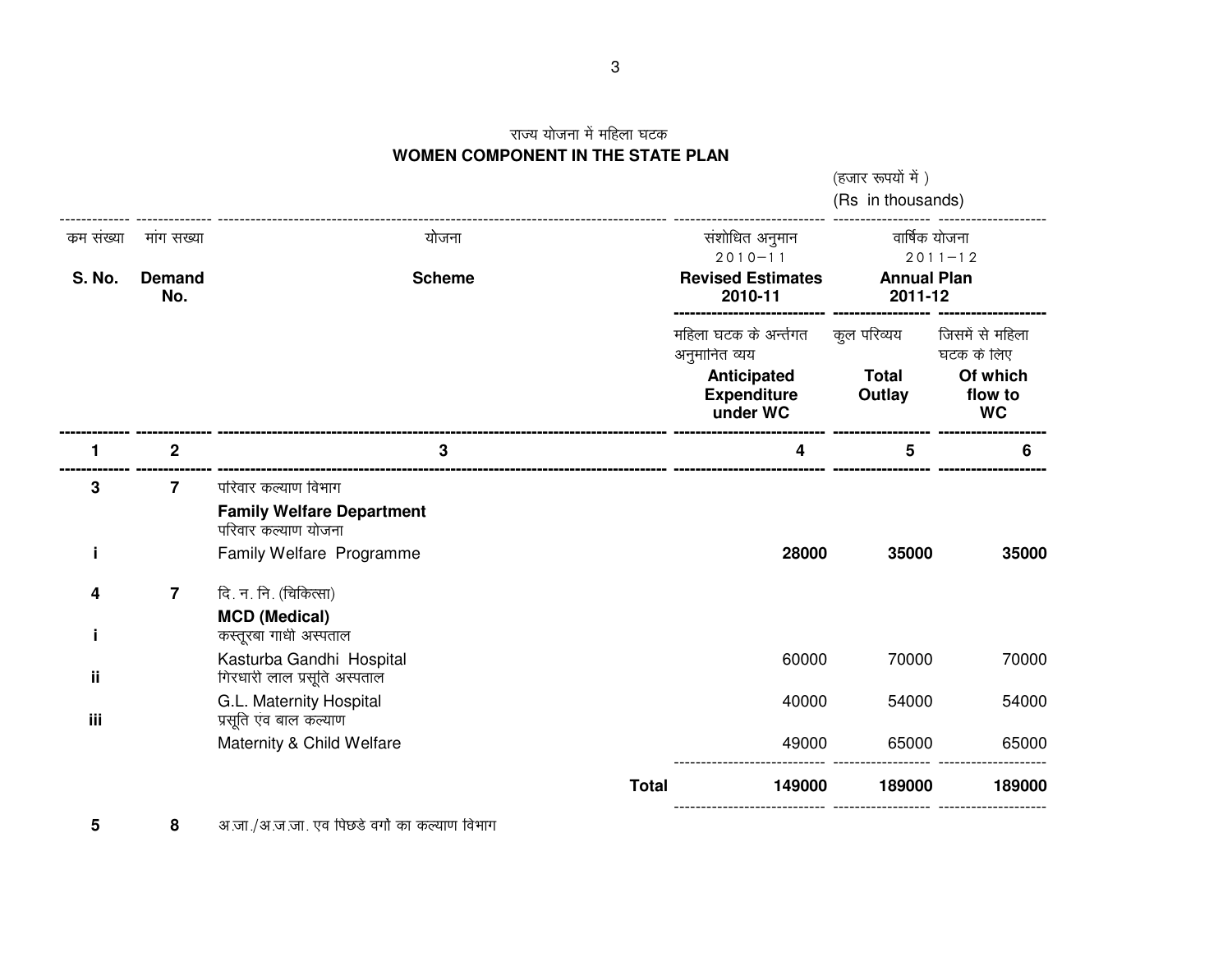*(हजार रूपयों में)* (Rs in thousands)\_\_\_\_\_\_\_\_\_\_\_\_\_\_\_\_\_\_\_\_\_ ------------- -------------- ----------------------------------------------------------------------------------- ---------------------------- ------------------ ------------------- *dze la[;k ekax l[;k ;kstuk la'kksf/kr vuqeku okf"kZd ;kstuk 2010&11 2011&12***Annual Plan S. No.Demand** Scheme **Revised Estimates Annual Plannual Plannual Plannual Plannual Plannual Plannual Plannual Plannual Plannual Plannual Plannual Plannual Plannual Plannual Plannual Plannual Plannual Plannual Plannual Plannual Plannual Plannua No. 2010-11 2011-12---------------------------- ------------------ --------------------** महिला घटक के अर्न्तगत *कूल परिव्यय* जिसमें से महिला अनुमानित व्यय *घटक के लिए*<br>Of whic **AnticipatedOf which**<br>flow to **ExpenditureOutlay WC under WCC** WC **------------- -------------- ----------------------------------------------------------------------------------- ---------------------------- ------------------ -------------------- 1 <sup>2</sup> 3 4 5 6 ------------- -------------- ----------------------------------------------------------------------------------- ---------------------------- ------------------ -------------------- Department for Welfare of SC/ST/OBC/Min.i** kanda *faku ta faka vida visin /अ.ज.जा. लडकियों के लिए हॉस्टल* **i**Hostel for SC/ST girls at Dilshad Gardenn 1300 1500 1500 **ii***क*स्तूरबा बालिका विद्यालय ईश्वर नगर में अ.जा. की छात्राओं के लिए छात्रावास निर्माण Construction of Hostel for SCs girls at Kasturba Balika Vidyalay <sup>5000</sup> <sup>20000</sup> <sup>20000</sup> Ishwer Nagar *tksM+* ---------------------------- ------------------ -------------------- **Total 6300 <sup>21500</sup> <sup>21500</sup>** ---------------------------- ------------------ --------------------**7**8 **महिला एवं बाल विकास निदेशालय Directorate of Women & Child Development i***i face i fagyk fagyk fagy af fagy af fagy and fagy and fagy and fagy and fagy and fagy and fagy and fagy and fagy and fagy and fagy and fagy and fagy and fagy and fagy and fagy and fagy and fagy and fagy and fagy* Delhi State Commission for Womenn 32400 32700 32700 **ii** *izcU/ku lsokvks dh n{krk lq/kkjus ds fy, deZpkjh laLFkkuks dk lqn`f<dj.k* Strengthening of staff institutions to improve the efficiency 6000 6500 6500 6500 of management services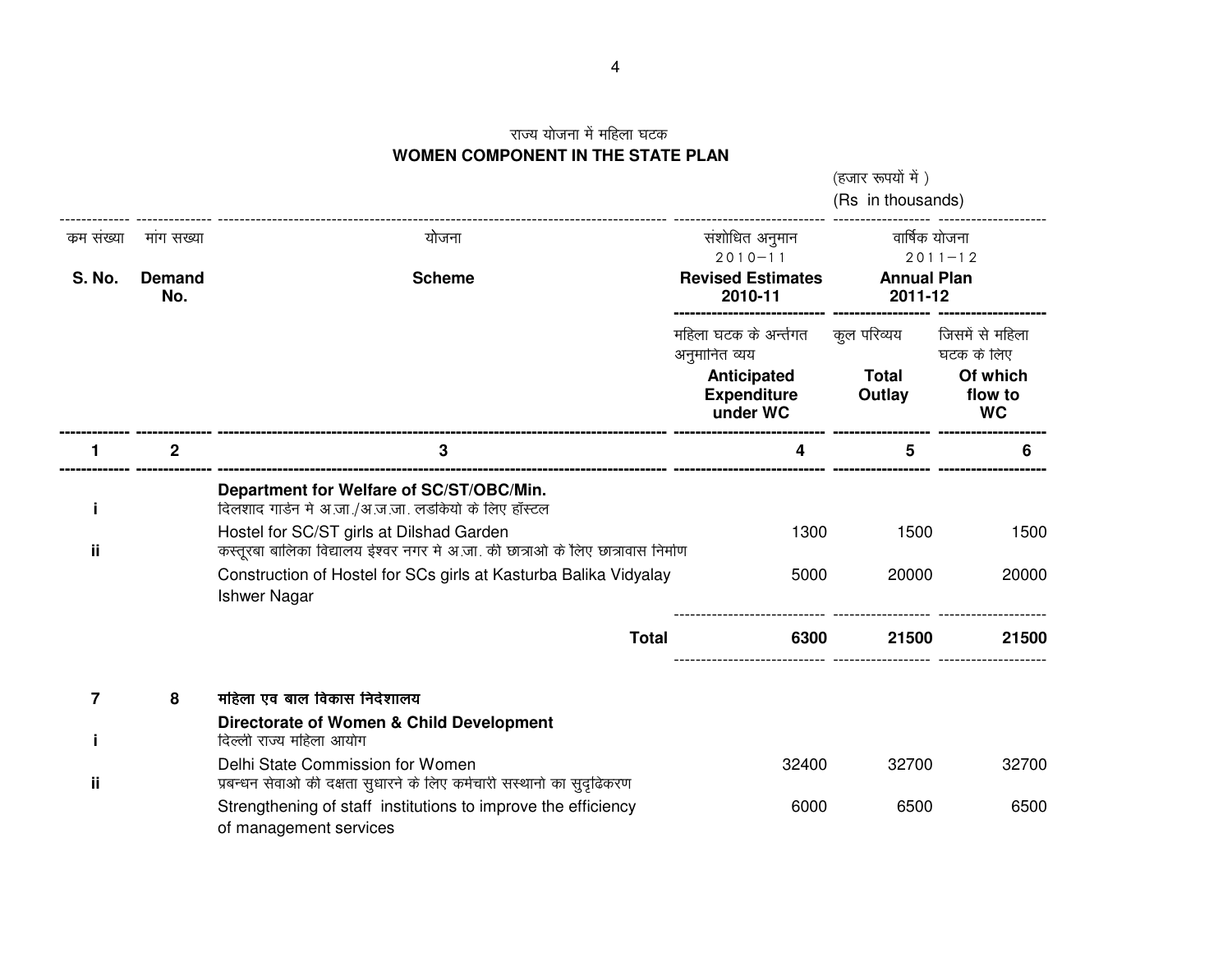*(हजार रूपयों में)* (Rs in thousands)------------------------------- -------------- ----------------------------------------------------------------------------------- ---------------------------- ------------------ ------------------- *dze la[;k ekax l[;k ;kstuk la'kksf/kr vuqeku okf"kZd ;kstuk 2010&11 2011&12***Annual Plan S. No.Demand** Scheme **Revised Estimates** Annual Pl<br>2010-11 2011-12 **No. 2010-11 2011-12---------------------------- ------------------ --------------------** महिला घटक के अर्न्तगत *कुल परि*व्यय जिसमें से महिला अनुमानित व्यय *घटक के लिए*<br>Of whic **AnticipatedOf which**<br>flow to **ExpenditureOutlay WC under WCC** WC **------------- -------------- ----------------------------------------------------------------------------------- ---------------------------- ------------------ -------------------- 1 <sup>2</sup> 3 4 5 6 ------------- -------------- ----------------------------------------------------------------------------------- ---------------------------- ------------------ --------------------** *dkedkth efgykvks ds fy, fo'okl uxj o vU; {ks«kks es gksLVy dk fuekZ.k* **iii**Construction of working women hostels at Vishwas 200 1200 1200 1200 Nagar & other areas**iv***विधवाओं को पेशन* Pension to widows <sup>840000</sup> <sup>875500</sup> <sup>875500</sup>**v***लड़कियों/महिलाओं के लिए सकट काल हस्तक्षेप केन्द्रो की सथापना* Setting up of Crisis Intervention Centres for girls/womenn 1000 1000 **vi**अ.जा./अ.ज.जा. की दुग्ध पान व पोषण कराने वाली माताओं को वित्तीय सहायता Financial assitance to lactating and nourshing mothers belonging <sup>1000</sup> <sup>1000</sup> <sup>1000</sup> to SC/ST**vii** *fu/kZu fo/kokvksa dks csfV;ksa dk fookg djkus ds fy, vkfFkZd lgk;rk* Financial assistance to poor widows for performing marriage of 50000 50000 50000 50000 their daughters & orphane girls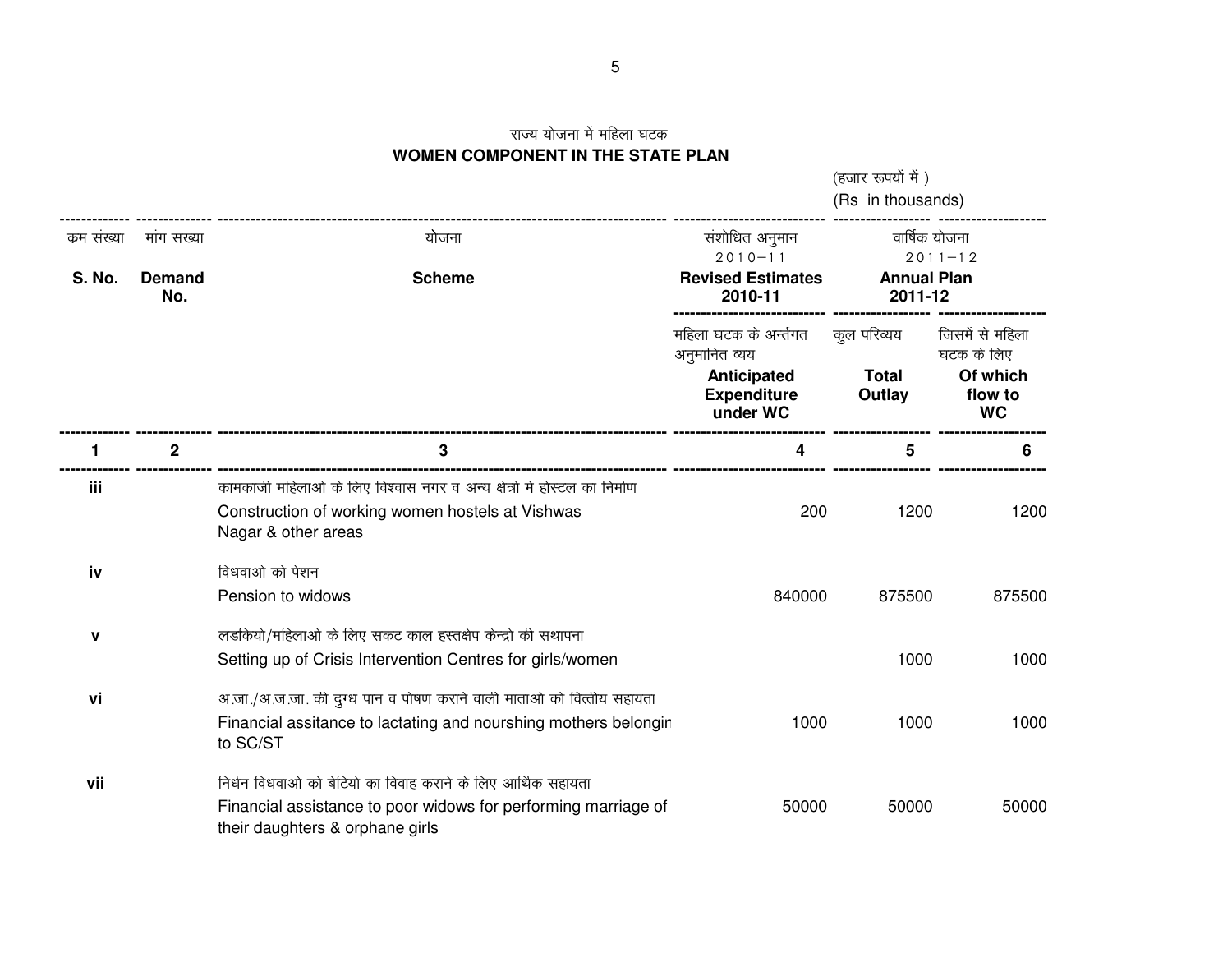*(हजार रूपयों में)* (Rs in thousands)------------- -------------- ----------------------------------------------------------------------------------- ---------------------------- ------------------ ------------------- *dze la[;k ekax l[;k ;kstuk la'kksf/kr vuqeku okf"kZd ;kstuk 2010&11 2011&12***Annual Plan S. No.Demand** Scheme **Revised Estimates Annual Plannual Plannual Plannual Plannual Plannual Plannual Plannual Plannual Plannual Plannual Plannual Plannual Plannual Plannual Plannual Plannual Plannual Plannual Plannual Plannual Plannual Plannua No. 2010-11 2011-12---------------------------- ------------------ --------------------** *महिला घटक के अर्न्तगत कूल परिव्यय* जिसमें से महिला अनुमानित व्यय *घटक के लिए*<br>Of whic **AnticipatedOf which**<br>flow to **ExpenditureOutlay WC under WCC** WC **------------- -------------- ----------------------------------------------------------------------------------- ---------------------------- ------------------ -------------------- 1 <sup>2</sup> 3 4 5 6 ------------- -------------- ----------------------------------------------------------------------------------- ---------------------------- ------------------ ------------------- viii***लाडली (बालिका सरक्षण की संशोधित योजना के साथ बालिका शिक्षा प्रोत्साहन के लिए नई vo/kkj.kk)*Ladli (Revised scheme of girl child protection along with 1100000 1100000 1100000 1100000 new concept of promotion of girl child education)**ix** *Hkkxhnkjh ;kstukS&lkekftd fodkl esa ubZ igy&L=h 'kfDr* Scheme of Bhagidari- New initiative in social development - 190000 190000 190000 190000 Stree Shakti**x** *vkaxuokM+h lgk;dksa o dfeZ;ksa dks vfrfjDr ekuns;*  Additional honorarium to Anganwadi Helpers and workers 166800 328400 328400 328400 **xi** *?kjsyq fgalk ls efgykvksa dh lqj{kk vf/kfu;e]2005 dk izfrikyu*Implementation of Protection of Women Domestic Violence **600 600 4000** 4000 4000 Act 2005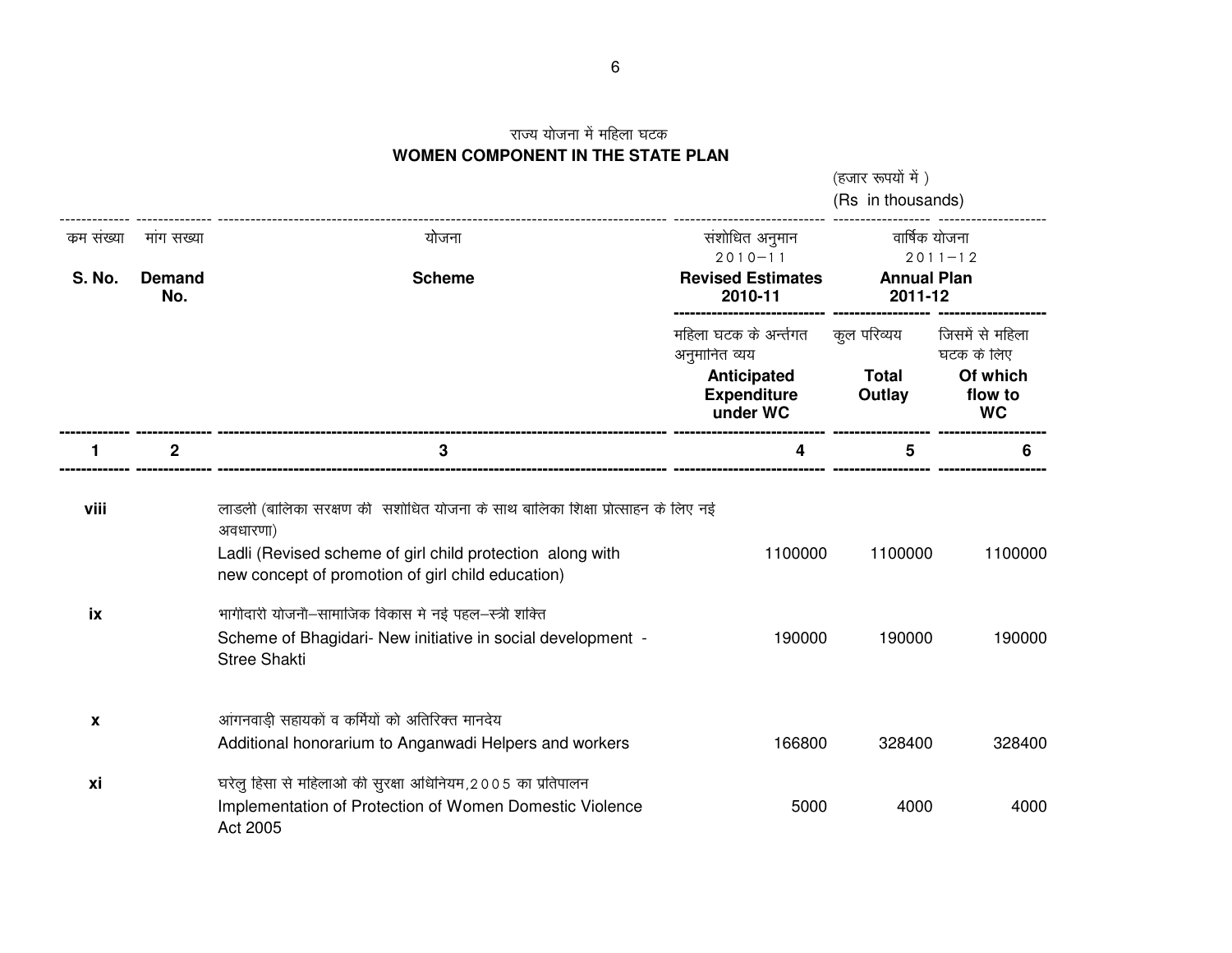*(हजार रूपयों में)* (Rs in thousands)------------- -------------- ----------------------------------------------------------------------------------- ---------------------------- ------------------ ------------------- *dze la[;k ekax l[;k ;kstuk la'kksf/kr vuqeku okf"kZd ;kstuk 2010&11 2011&12***Annual Plan S. No.Demand** Scheme **Revised Estimates Annual Plannual Plannual Plannual Plannual Plannual Plannual Plannual Plannual Plannual Plannual Plannual Plannual Plannual Plannual Plannual Plannual Plannual Plannual Plannual Plannual Plannual Plannua No. 2010-11 2011-12---------------------------- ------------------ --------------------** महिला घटक के अर्न्तगत *कुल परि*व्यय जिसमें से महिला अनुमानित व्यय *घटक के लिए*<br>Of whic **AnticipatedOf which**<br>flow to **ExpenditureOutlay WC under WCC** WC **------------- -------------- ----------------------------------------------------------------------------------- ---------------------------- ------------------ -------------------- 1 <sup>2</sup> 3 4 5 6 ------------- -------------- ----------------------------------------------------------------------------------- ---------------------------- ------------------ -------------------** *vkaxuokMh dfeZ;ksa ,oa lgk;dksa dks ekuns; ds fy, fnYyh lekt dY;k.k cksMZ dks* **xii***<i>x***igma** *argare* GIA to Delhi Social Welfare Board for honorarium to anganwari 1300 1300 1300 1300 workers and helpers**i** and the ready five found friends in the mode is a set of the final field in the independent in the intermine<br>In Bazza de in the set of the set of the set of the set of the set of the set of the set of the set of the s **xiii**Implementation of the recomendations of HD report /Gender 2500 2000 2000 2000 Study Chair**xiv**आई.सी.डी.एस. प्रशिक्षण राजकीय हिस्सा ICDS(Training)-State Share <sup>800</sup> <sup>800</sup> <sup>800</sup> आई. सी. डी.एस.– सामान्य – राजकीय हिस्सा ICDS(General)-State Sharee 39500 39500 39500 39500 39500 39500 39500 39500 39500 39500 39500 39500 39500 39500 39500 39500 39500 39500 आई.सी.डी.एस.– राजकीय हिस्से के अतगर्त दिल्ली समाज कल्याण बोर्ड हेतु सहायता अनुदान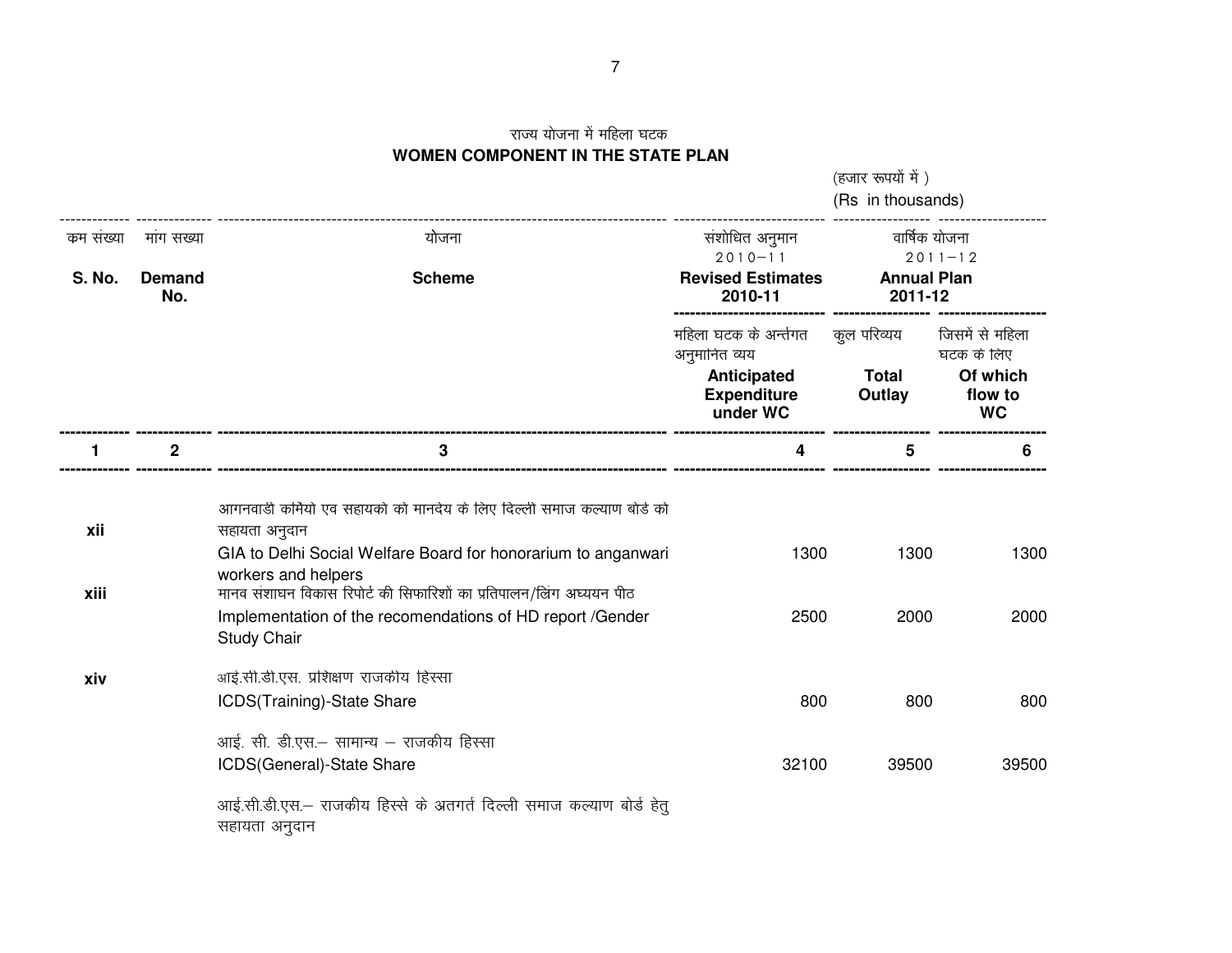*(हजार रूपयों में)* (Rs in thousands)-------------------------------- -------------- ----------------------------------------------------------------------------------- ---------------------------- ------------------ ------------------- *dze la[;k ekax l[;k ;kstuk la'kksf/kr vuqeku okf"kZd ;kstuk 2010&11 2011&12***Annual Plan S. No.Demand** Scheme **Revised Estimates Annual Plannual Plannual Plannual Plannual Plannual Plannual Plannual Plannual Plannual Plannual Plannual Plannual Plannual Plannual Plannual Plannual Plannual Plannual Plannual Plannual Plannual Plannua No. 2010-11 2011-12---------------------------- ------------------ --------------------** महिला घटक के अर्न्तगत *कुल परिव्यय* जिसमें से महिला अनुमानित व्यय *घटक के लिए*<br>Of whic **AnticipatedOf which**<br>flow to **ExpenditureOutlay WC under WCC** WC **------------- -------------- ----------------------------------------------------------------------------------- ---------------------------- ------------------ -------------------- 1 <sup>2</sup> 3 4 5 6 ------------- -------------- ----------------------------------------------------------------------------------- ---------------------------- ------------------ --------------------** Grant-in-aid to Delhi Social Welfare Boardd 200 200 200 200 under ICDS-State Share *'tksM+* ---------------------------- ------------------ -------------------- **TOTAL <sup>2428300</sup> <sup>2634100</sup> <sup>2634100</sup>** ---------------------------- ------------------ --------------------**8**8 *पोषण* **Nutritioni** (न.प.ए.ज.) किशोरियो के लिए पोषाहार कार्यक्रम **i**(NPAG) Nutritional programme for adolescent girls 1100 companies to the control of the control of the control o **ii***कि*शोरी शक्ति योजना Kishori Shakti Yojana 10000 7500 7500 *f* केशोरियों के लिए आर जी एस इं.ए. जी –सबला **(iii)** RGSE AG (SABLA) for Adolesecent girls<sup>9526</sup> <sup>27000</sup> <sup>27000</sup>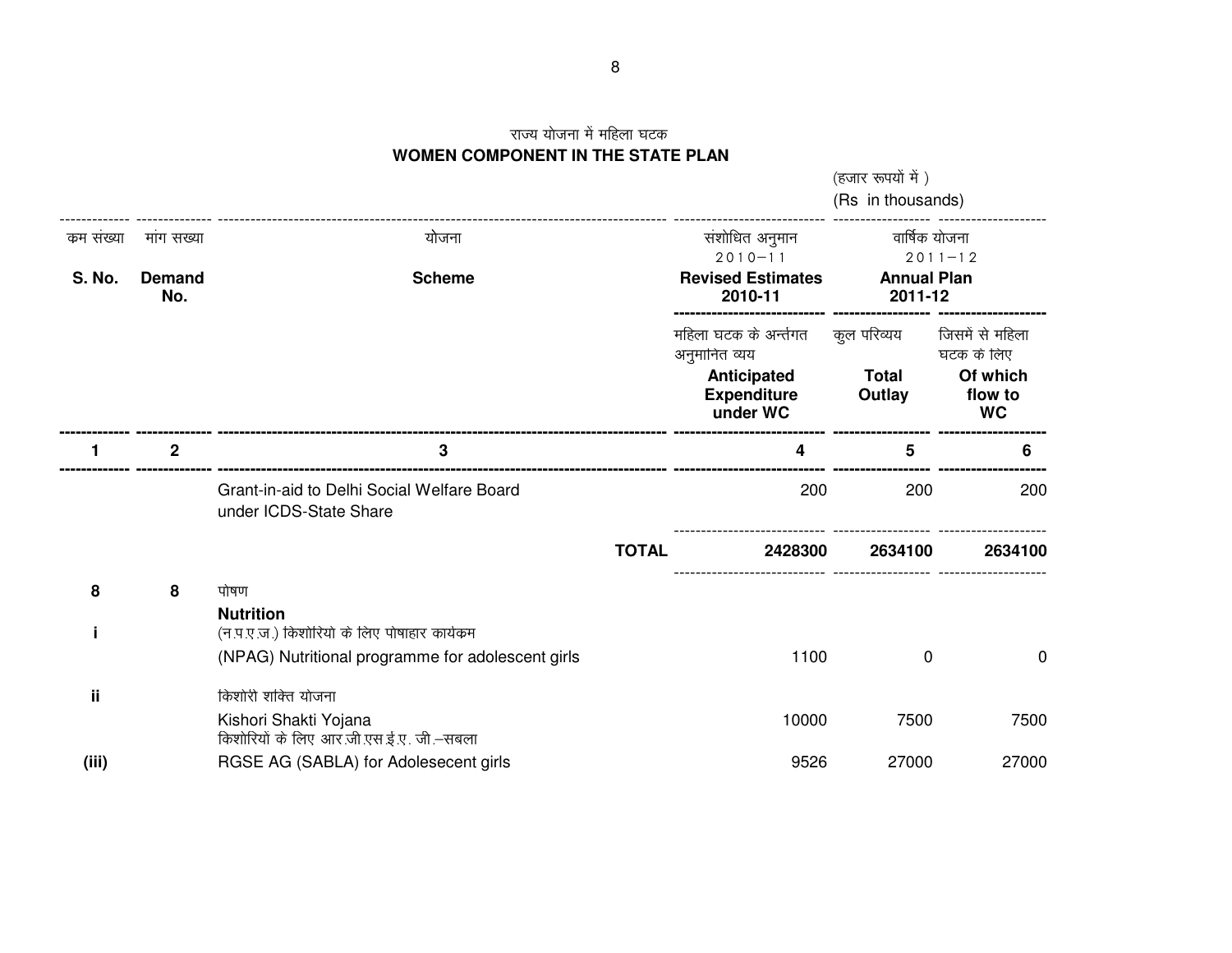**WOMEN COMPONENT IN THE STATE PLAN** *(हजार रूपयों में)* (Rs in thousands)------------- -------------- ----------------------------------------------------------------------------------- ---------------------------- ------------------ ------------------- *dze la[;k ekax l[;k ;kstuk la'kksf/kr vuqeku okf"kZd ;kstuk 2010&11 2011&12***Annual Plan S. No.Demand** Scheme **Revised Estimates Annual Plannual Plannual Plannual Plannual Plannual Plannual Plannual Plannual Plannual Plannual Plannual Plannual Plannual Plannual Plannual Plannual Plannual Plannual Plannual Plannual Plannual Plannua No. 2010-11 2011-12---------------------------- ------------------ --------------------** महिला घटक के अर्न्तगत *कुल परिव्यय* जिसमें से महिला अनुमानित व्यय *घटक के लिए*<br>Of whic **AnticipatedOf which**<br>flow to **ExpenditureOutlay WC under WCC** WC **------------- -------------- ----------------------------------------------------------------------------------- ---------------------------- ------------------ -------------------- 1 <sup>2</sup> 3 4 5 6 ------------- -------------- ----------------------------------------------------------------------------------- ---------------------------- ------------------ --------------------** ------------------------- ------------------ -------------------- **TOTAL <sup>20626</sup> <sup>34500</sup> <sup>34500</sup>** *जोड़ (क)*  ---------------------------- ------------------ -------------------- **TOTAL(A) 2845726 <sup>3230100</sup> <sup>3230100</sup>** ---------------------------- ------------------ -------------------- *;kstukvksa dk uke tgka ifjO;; dk dqN izfr'kr@ykHk efgykvksa dks tk jgk gS*  **Name of the schemes where some percentage of outlay / benefit is going towards women**<u>रव</u> **B1** $6$  सामान्य यिक्षा **General EducationiLi** *Lower in the form in the reger* years of the four in the four in the four in the four in the four in the fo Improvement of School Libraries <sup>8000</sup> <sup>15000</sup> <sup>7500</sup>**ii***fa़ेद्यार्थियों को स्कूल वर्दी पर छूट* Subsidy for school uniforms to the students and the students and the 475000 1000000 500000 **iiiपाठय पुस्तको का नि:शुल्क वितरण** 

**राज्य योजना में महिला घटक**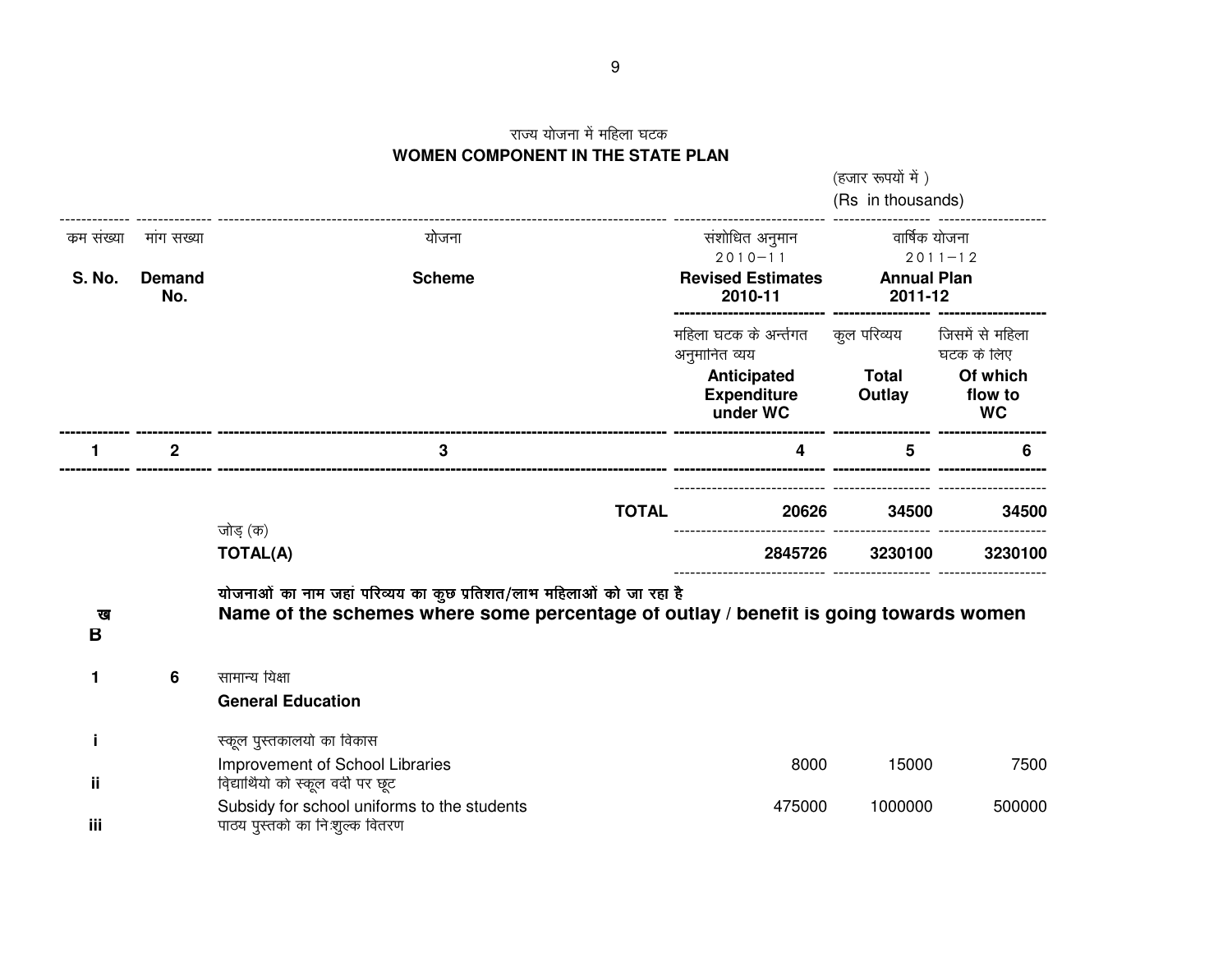*(हजार रूपयों में)* (Rs in thousands)\_\_\_\_\_\_\_\_\_\_\_\_\_\_\_\_\_\_\_\_\_ ------------- -------------- ----------------------------------------------------------------------------------- ---------------------------- ------------------ ------------------- *dze la[;k ekax l[;k ;kstuk la'kksf/kr vuqeku okf"kZd ;kstuk 2010&11 2011&12***Annual Plan S. No.Demand** Scheme **Revised Estimates** Annual Pl<br>2010-11 2011-12 **No. 2010-11 2011-12---------------------------- ------------------ --------------------** महिला घटक के अर्न्तगत *कुल परिव्यय* जिसमें से महिला अनुमानित व्यय *घटक के लिए*<br>Of whic **AnticipatedOf which**<br>flow to **ExpenditureOutlay WC under WCC** WC **------------- -------------- ----------------------------------------------------------------------------------- ---------------------------- ------------------ -------------------- 1 <sup>2</sup> 3 4 5 6 ------------- -------------- ----------------------------------------------------------------------------------- ---------------------------- ------------------ --------------------** Free supply of text bookss 215000 561000 280500 **ivv**;s ek/; ek/; ek/ikbitum-phalitical distance the respective to the fouries that the fouries  $\mathbf{r}$  and  $\mathbf{r}$ Opening of new Sec. Schools/Upgradation/bifurcation of 557700 1197000 598500 Secondary Schools**v***स्कूल विस्तार कार्यकम* School extension programmee 8750 8750 8750 8750 **vi**+2 स्तर पर कम्प्यूटर विज्ञान/कम्प्यूटर शिक्षा कार्यकम की प्रस्तुति Introduction of Computer Science at +2 stage/ Computer educ <sup>129700</sup> <sup>500000</sup> <sup>250000</sup> programme**i** विद्यार्थियों को प्रशिक्षण सुविधाए **vii**Coaching facilities to studentss 50 500 500 **viii** *;ksX;rk lq/kkj ds fy, ijh{kk lq/kkj 'kk[kk* Exam reforms branch for qualification improvement 12500 70000 35000**ix***क*न्या छात्राओं को वजीफा Stipend to girls students <sup>0</sup> <sup>0</sup> <sup>0</sup>**x** *'kS{kf.kd :i ls fiNMs+@vYila[;d fo|kfFkZ;ksa dk dY;k.k* Welfare of educationally backward / minority students 40000 40000 90000 45000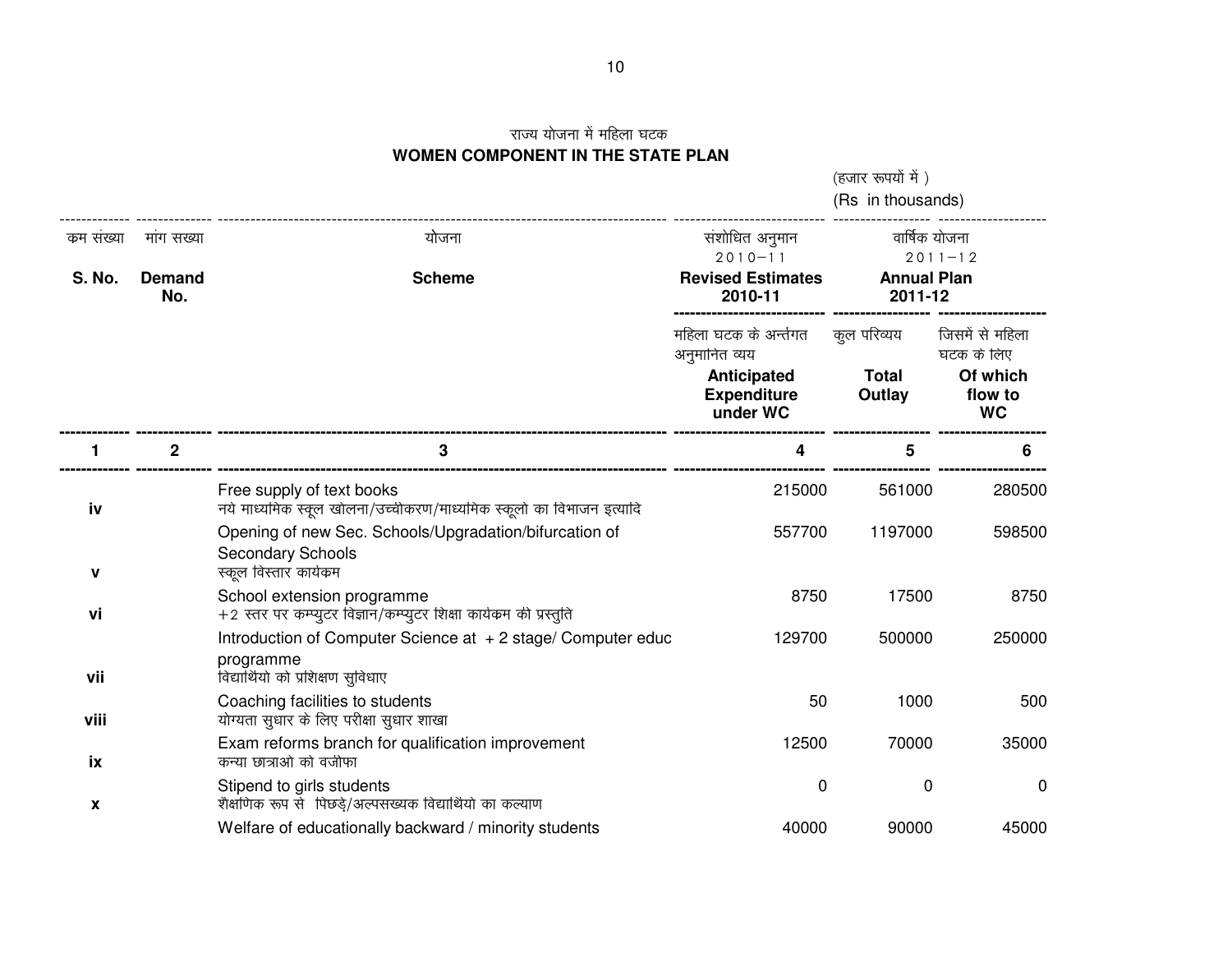*(हजार रूपयों में)* (Rs in thousands)--------------------------------- -------------- ----------------------------------------------------------------------------------- ---------------------------- ------------------ ------------------- *dze la[;k ekax l[;k ;kstuk la'kksf/kr vuqeku okf"kZd ;kstuk 2010&11 2011&12***Annual Plan S. No.Demand** Scheme **Revised Estimates Annual Plannual Plannual Plannual Plannual Plannual Plannual Plannual Plannual Plannual Plannual Plannual Plannual Plannual Plannual Plannual Plannual Plannual Plannual Plannual Plannual Plannual Plannua No. 2010-11 2011-12---------------------------- ------------------ --------------------** महिला घटक के अर्न्तगत *कुल परिव्यय* जिसमें से महिला अनुमानित व्यय *घटक के लिए*<br>Of whic **AnticipatedOf which**<br>flow to **ExpenditureOutlay WC under WCC** WC **------------- -------------- ----------------------------------------------------------------------------------- ---------------------------- ------------------ -------------------- 1 <sup>2</sup> 3 4 5 6 ------------- -------------- ----------------------------------------------------------------------------------- ---------------------------- ------------------ --------------------** *fo|eku jktdh; la;ksftr Ldwyksa esa izkbZejh iwoZ o izkbZejh d{kkvksa dk izko/kku***xi**Provision of pre primary /primary classes in the existing Govt. 3000 10000 10000 5000 composite schools**xii***<i>x***id शिक्षा अभियान**  Sarva Shiksha Abhiyann 106750 246000 123000 123000 123000 123000 123000 123000 123000 123000 123000 123000 123000 123000 123000 123 **xiii***दिल्ली नगर निगम* MCD <sup>475000</sup> <sup>1200000</sup> <sup>600000</sup> **xivनई दिल्ली नगर परिषद** NDMC $\begin{array}{ccccccc}\n\text{C} & & & & & & & 0 & & & 0 \\
\text{C} & & & & & & & & 0 & & & 0\n\end{array}$  *tksM+* ---------------------------- ------------------ -------------------- **TOTAL <sup>2031450</sup> <sup>4907500</sup> <sup>2453750</sup>** ---------------------------- ------------------ --------------------**26** तकनीकी शिक्षा **Technical Educationii** agकला सकाय **Polytechnicss** and the contract of the contract of the contract of the 44850 and 188600 and 47150  $\sim$  47150 and 47150 and 47150 and 47150 and 47150 and 47150 and 47150 and 47150 and 47150 and 47150 and 47150 and 47150 and 47150 and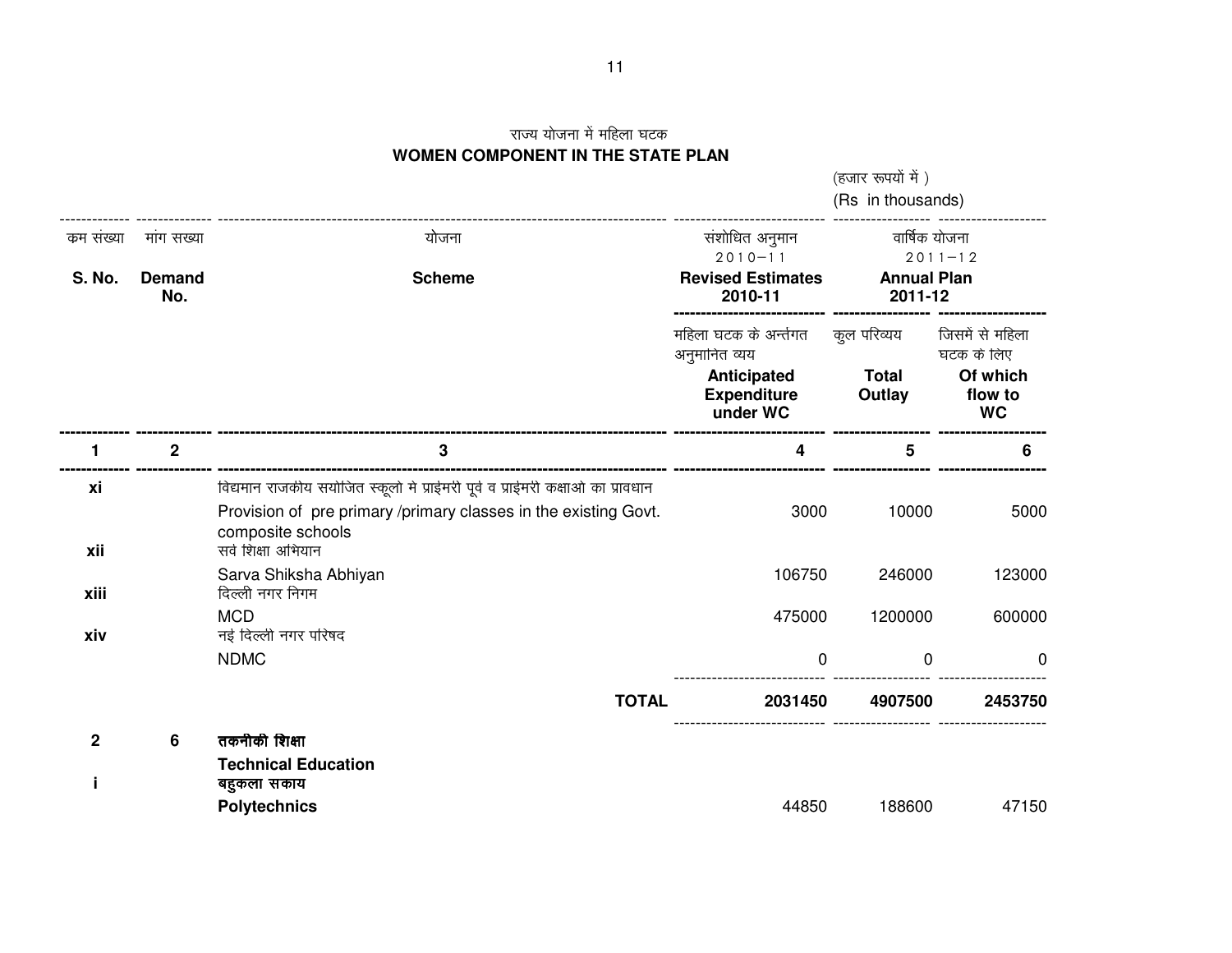*(हजार रूपयों में)* (Rs in thousands)--------------------------------- -------------- ----------------------------------------------------------------------------------- ---------------------------- ------------------ ------------------- *dze la[;k ekax l[;k ;kstuk la'kksf/kr vuqeku okf"kZd ;kstuk 2010&11 2011&12***Annual Plan S. No.Demand** Scheme **Revised Estimates Annual Plannual Plannual Plannual Plannual Plannual Plannual Plannual Plannual Plannual Plannual Plannual Plannual Plannual Plannual Plannual Plannual Plannual Plannual Plannual Plannual Plannual Plannua No. 2010-11 2011-12---------------------------- ------------------ --------------------** महिला घटक के अर्न्तगत *कुल परिव्यय* जिसमें से महिला अनुमानित व्यय *घटक के लिए*<br>Of whic **AnticipatedOf which**<br>flow to **ExpenditureOutlay WC under WCC** WC **------------- -------------- ----------------------------------------------------------------------------------- ---------------------------- ------------------ -------------------- 1 <sup>2</sup> 3 4 5 6 ------------- -------------- ----------------------------------------------------------------------------------- ---------------------------- ------------------ -------------------**  *tksM+* ---------------------------- ------------------ -------------------- **TOTAL <sup>44850</sup> <sup>188600</sup> <sup>47150</sup>** ---------------------------- ------------------ --------------------**3**6 *ded & 1964* **component** *ded values* **Sports & Youth Services** *[ksydwn ,oa dzhMk xfrfof/k;ksa dks izksRlkgu***i** Promotion of Sports & games activities <sup>48700</sup> <sup>121200</sup> <sup>60600</sup>**iiयुवा कल्याण कार्यकम**  Youth Welfare Programmee 350 and 350 and 350 and 350 and 350 and 350 and 350 and 350 and 350 and 350 and 350 and 350 and 350 and 350 **iii** *'kkjhfjd f'k{kk dk fodkl* Dev. of Physical Educationn 1000 2500 1250 **iv** *jktdh; fo|ky;ksa esa LdkmV ,oa xkbM dk;Zdze* Scout & Guide Programme in Govt. School 50 200 100.<br>कोड् ------------------ -------------------- **TOTAL <sup>50100</sup> <sup>125600</sup> <sup>62800</sup>** ---------------------------- ------------------ --------------------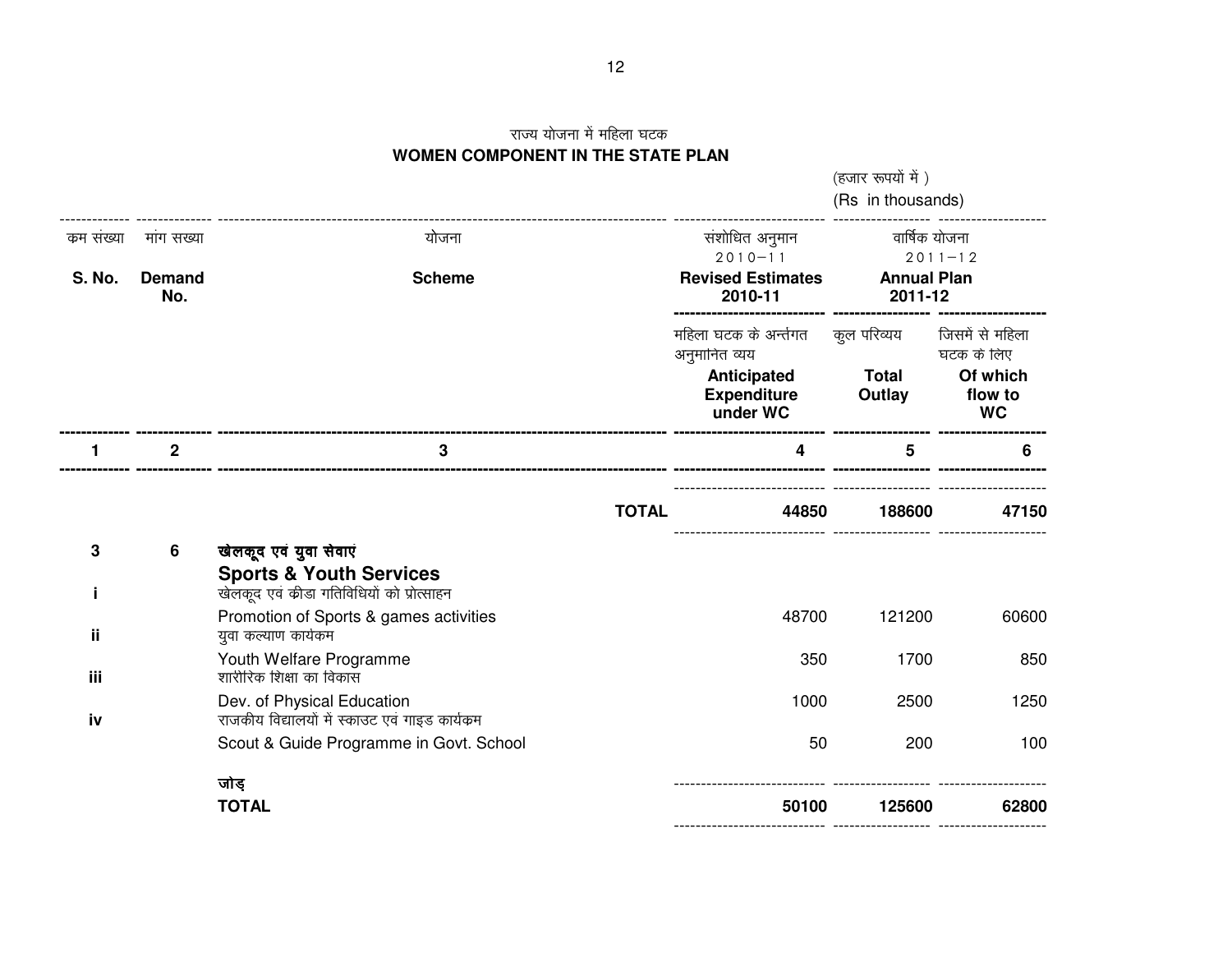**WOMEN COMPONENT IN THE STATE PLAN** *(हजार रूपयों में)* (Rs in thousands)------------------------------- -------------- ----------------------------------------------------------------------------------- ---------------------------- ------------------ ------------------- *dze la[;k ekax l[;k ;kstuk la'kksf/kr vuqeku okf"kZd ;kstuk 2010&11 2011&12***Annual Plan S. No.Demand** Scheme **Revised Estimates Annual Plannual Plannual Plannual Plannual Plannual Plannual Plannual Plannual Plannual Plannual Plannual Plannual Plannual Plannual Plannual Plannual Plannual Plannual Plannual Plannual Plannual Plannua No. 2010-11 2011-12---------------------------- ------------------ --------------------** *महिला घटक के अ*र्न्तगत *कुल परि*व्यय जिसमें से महिला अनुमानित व्यय *घटक के लिए*<br>Of whic **AnticipatedOf which**<br>flow to **ExpenditureOutlay WC under WCC** WC **------------- -------------- ----------------------------------------------------------------------------------- ---------------------------- ------------------ -------------------- 1 <sup>2</sup> 3 4 5 6 ------------- -------------- ----------------------------------------------------------------------------------- ---------------------------- ------------------ -------------------- 46** दिल्ली नगर निगम **MCD** <sup>0</sup> <sup>0</sup> <sup>0</sup> **i** *'kjhfjd f'k{kk dk foLrkj ,oa lq/kkj* Expansion & improvement of physical education 8000 8000 30000 15000 **57** संजय गांधी स्मारक अस्पताल Sanjay Gandhi Memorial Hosital150 बिस्तरों वाला जच्चा बच्चा खण्ड 150 Bedded maternity & child block**i**k 202500 215000 215000 ---------------------------- ------------------ --------------------**TOTAL <sup>210500</sup> <sup>245000</sup> <sup>230000</sup>** ---------------------------- ------------------ --------------------

*efgyk ,oa cky fodkl foHkkx*

**6**

**Department of Women and Child Development**

*राज्य योजना में महिला घटक*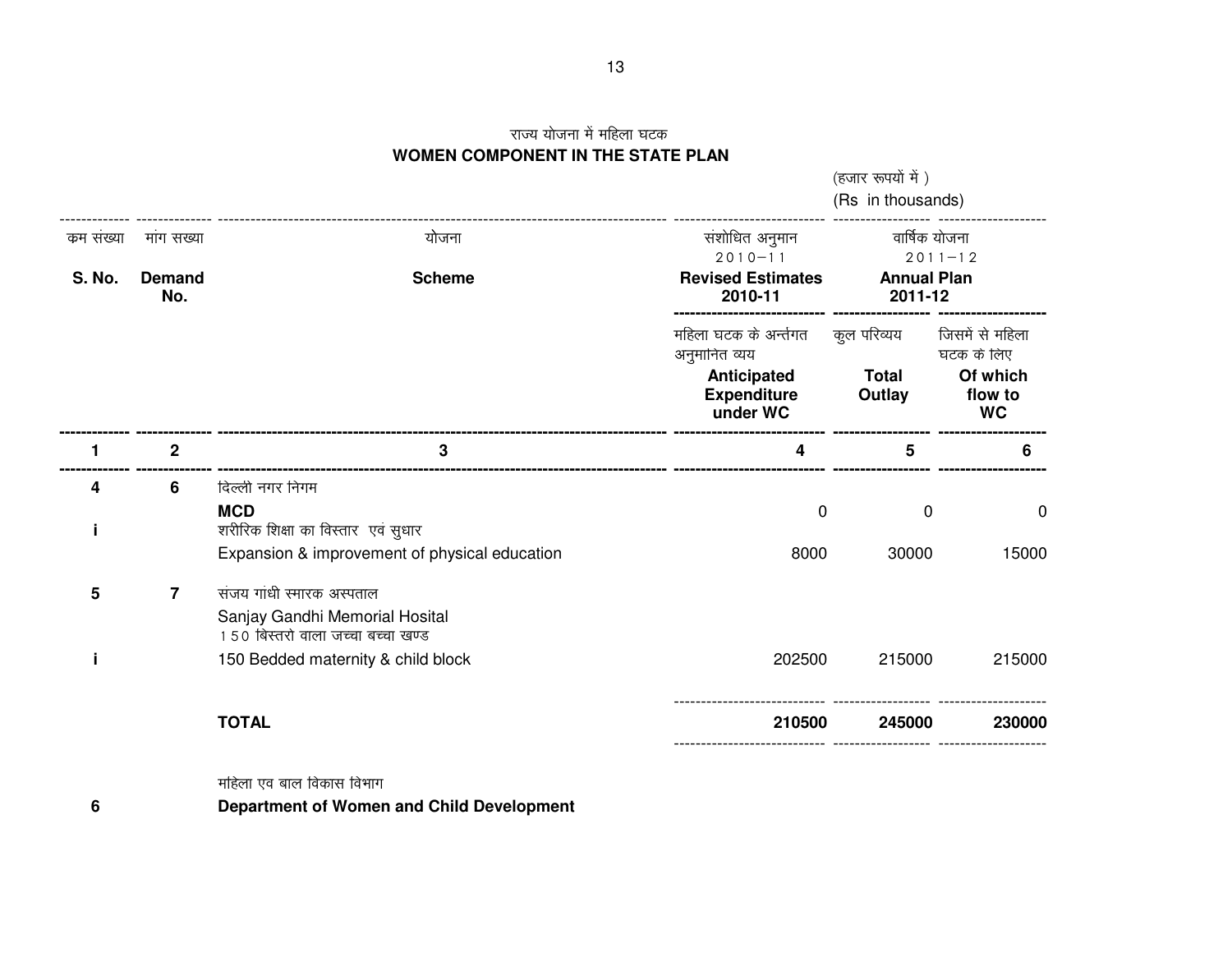*(हजार रूपयों में)* (Rs in thousands)--------------------------------- -------------- ----------------------------------------------------------------------------------- ---------------------------- ------------------ ------------------- *dze la[;k ekax l[;k ;kstuk la'kksf/kr vuqeku okf"kZd ;kstuk 2010&11 2011&12***Annual Plan S. No.Demand** Scheme **Revised Estimates Annual Plannual Plannual Plannual Plannual Plannual Plannual Plannual Plannual Plannual Plannual Plannual Plannual Plannual Plannual Plannual Plannual Plannual Plannual Plannual Plannual Plannual Plannua No. 2010-11 2011-12---------------------------- ------------------ --------------------** महिला घटक के अर्न्तगत *कुल परिव्यय* जिसमें से महिला अनुमानित व्यय *घटक के लिए*<br>Of whic **AnticipatedOf which**<br>flow to **ExpenditureOutlay WC under WCC** WC **------------- -------------- ----------------------------------------------------------------------------------- ---------------------------- ------------------ -------------------- 1 <sup>2</sup> 3 4 5 6 ------------- -------------- ----------------------------------------------------------------------------------- ---------------------------- ------------------ --------------------** *बाल अधिकार आयोग*  Child Right Commission **7500 <sup>15000</sup> <sup>7500</sup>** *श्र*म एवं श्रमिक कल्याण **7 Labour & Labour Welfare** *efgykvksa ds fy, vkS|ksfxd izf'k{k.k laLFkku* ITIs for Women **<sup>44850</sup> <sup>185000</sup> <sup>46250</sup>** <u>पोषाहार</u> **8 Nutrition**  *vkbZ-lh-Mh-,l- ;kstuk ds varxZr iwjd iks"kkgkj ;kstuk&,l-,u-ih-* **(I)**Supplementry Nutrition Programme(SNP) 274687 965500 482750 in ICDS Projectमध्याहन् **भोजन** Mid-Day-Meal **(ii)**) Mid-Day-Meal 509500 1150000 575000 <u>पोड़</u> सांसदा पार्टी के सांसदा पर्वति का सांसदा पर्वति का सांसदा पर्वति का सांसदा पर्वति का सांसदा पर्वति का सां **Total 784187 <sup>2115500</sup> <sup>1057750</sup>** ---------------------------- ------------------ --------------------